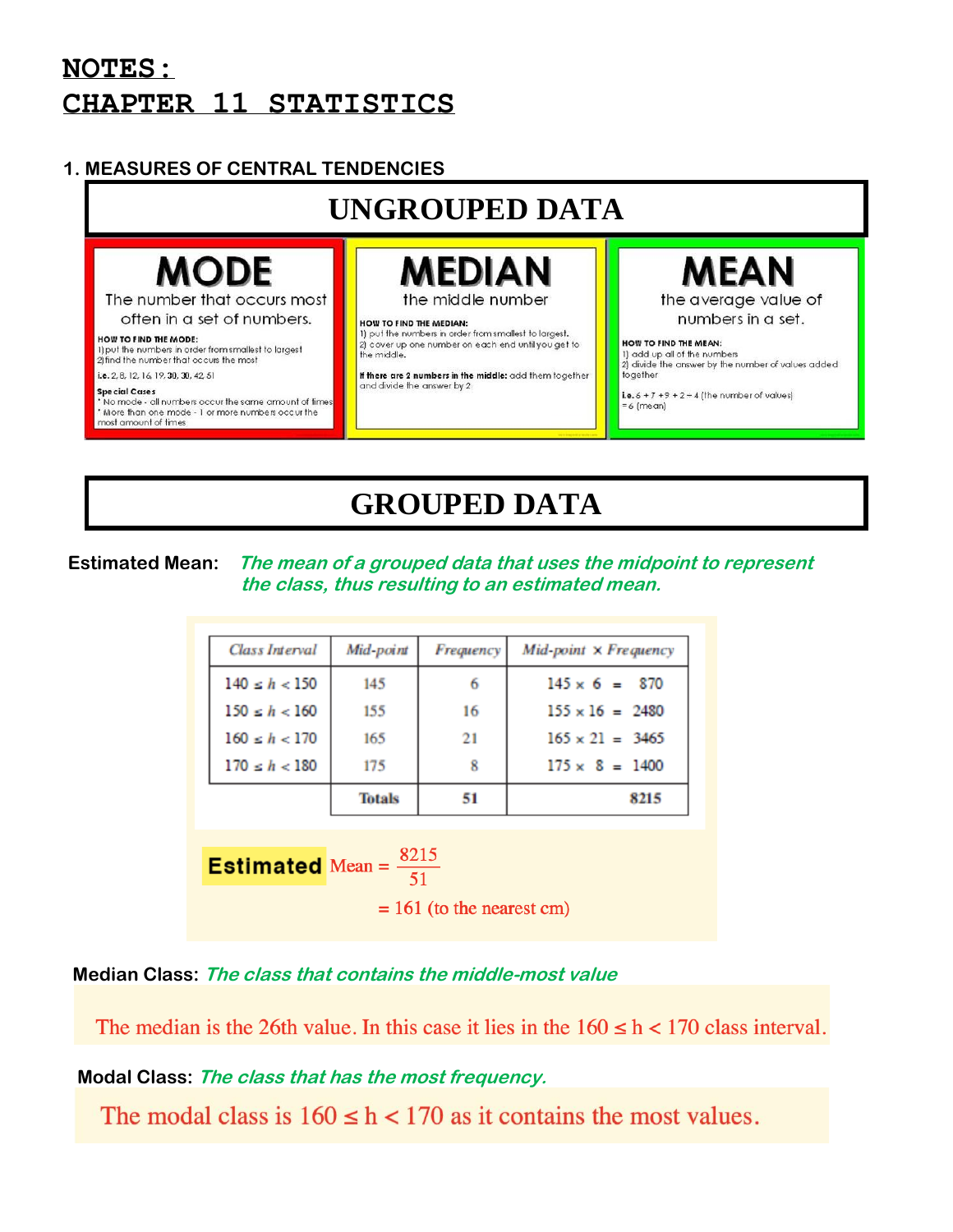### **(a) CUMULATIVE FREQUENCY**

**A sub-total of frequencies from the beginning up to the current class.**

| LENGTH (CM)          | <b>FREQUENCY</b> | <b>CUMULATIVE FREQUENCY</b> |
|----------------------|------------------|-----------------------------|
| $20.5 < h \le 24.5$  |                  |                             |
| $24.5 < h \le 28.5$  |                  | $(3+7)=10$                  |
| $28.5 < h \leq 52.5$ | 12               | $(3+7+12)=22$               |
| $52.5 < h \le 56.5$  |                  | $(3+7+12+6)=28$             |
| $56.5 < h \le 40.5$  |                  | $(3+7+12+6+4)=32$           |

#### **(b) CUMULATIVE FREQUENCY CURVE Curve/Graphical representation of data using the cumulative frequencies**

#### **(c) ESTIMATING QUARTILES**

 **To use the Cumulative Frequency Curve to estimate quartiles:**



#### **(Follow red arrows below! )**



**(4) To find the INTERQUARTILE RANGE (IQR) = Q<sup>3</sup> – Q<sup>1</sup>**

**3.**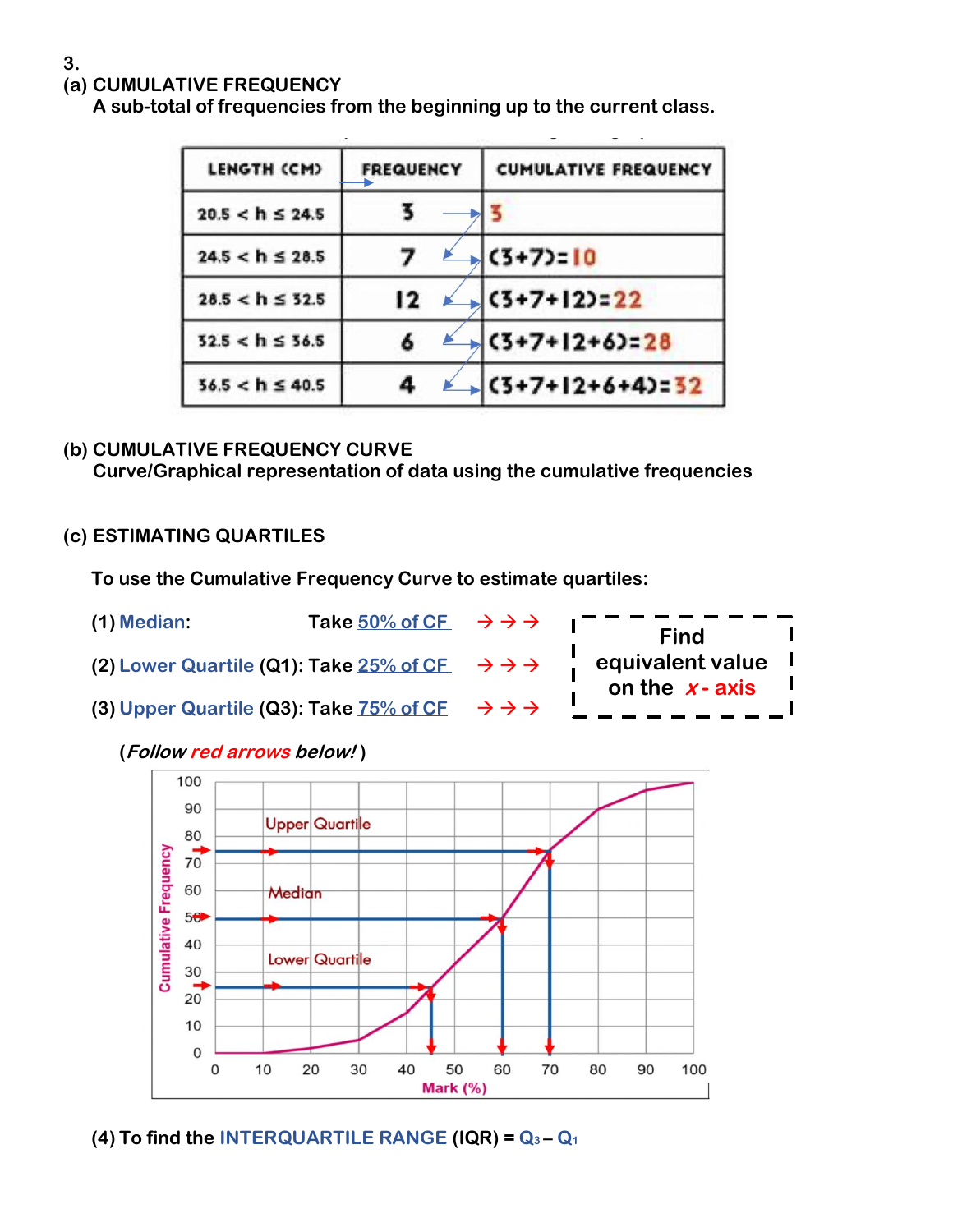#### **4. FREQUENCY DENSITY**



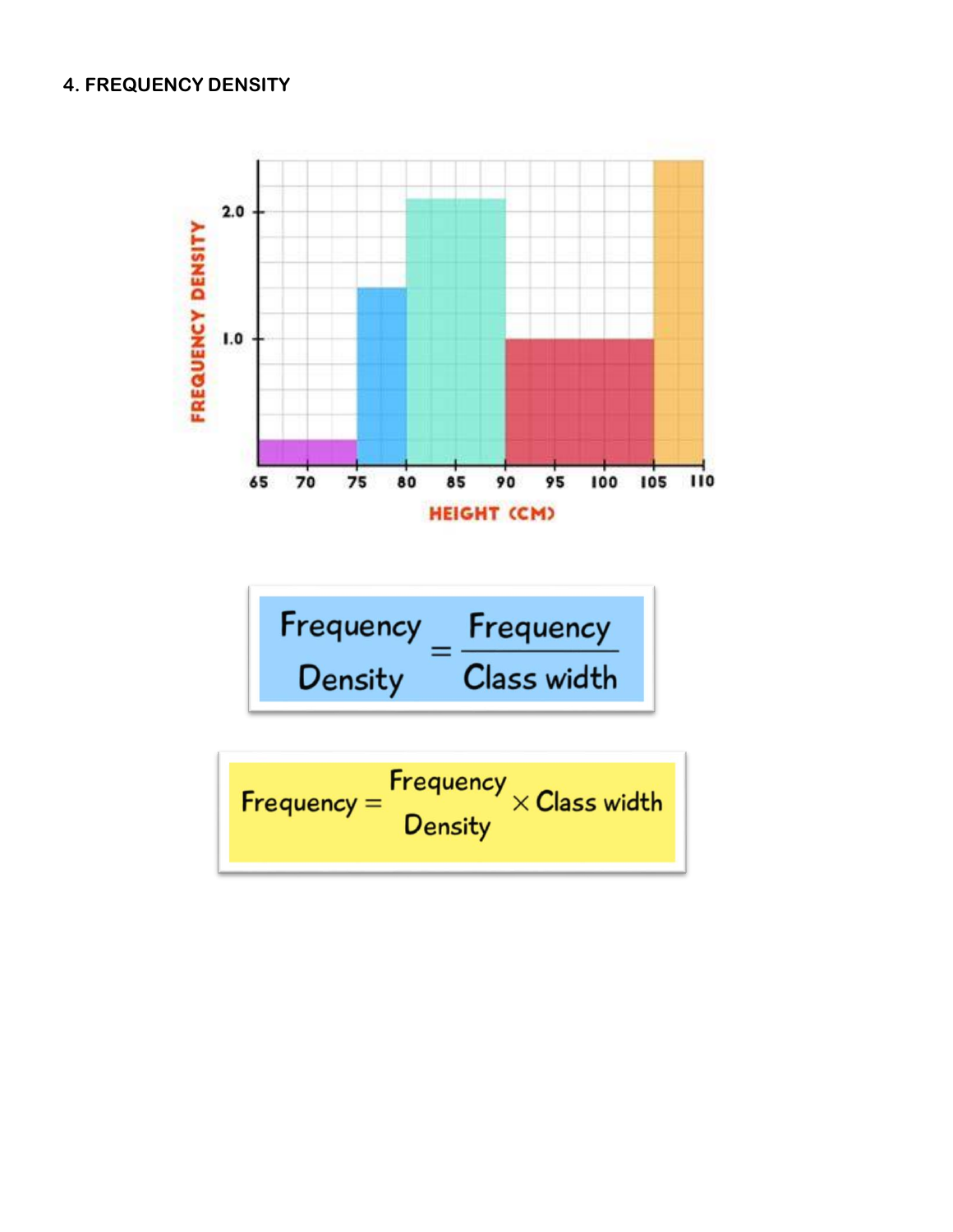**4.** 

### **(a) CORRELATION**

 **A Statistical measure that determines relationship involving two quantities. It helps identify whether one quantity strongly/weakly positive/negative affects the results of another quantity, or not all. A Scatter Diagram may be used to see the relationship of the two quantities involved.**